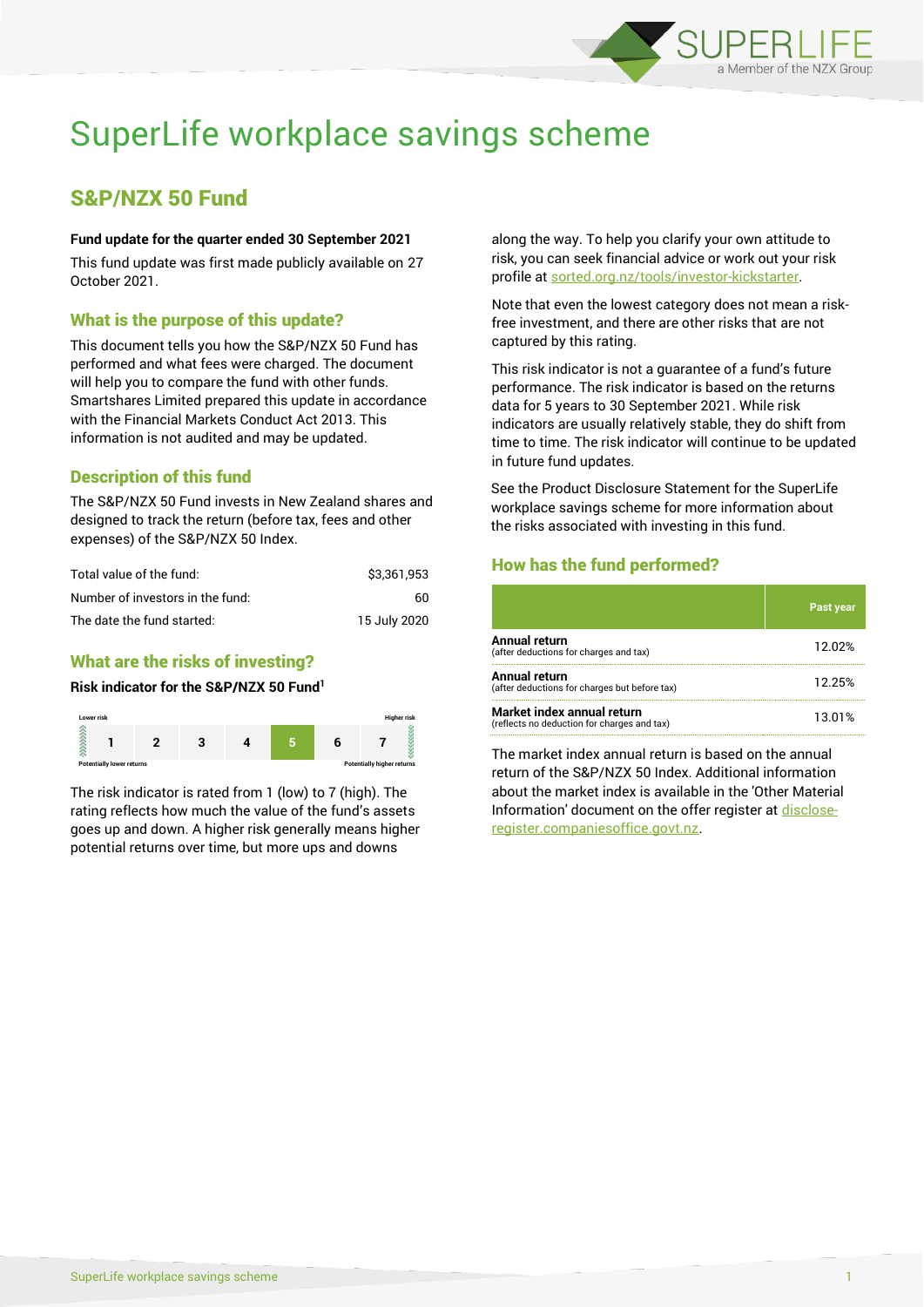

# What fees are investors charged?

Investors in the S&P/NZX 50 Fund are charged fund charges. In the year to 31 March 2021 these were:

|                                                       | % per annum of fund's<br>net asset value |  |  |
|-------------------------------------------------------|------------------------------------------|--|--|
| <b>Total fund charges</b>                             | 0.49%                                    |  |  |
| Which are made up of:                                 |                                          |  |  |
| <b>Total management and administration</b><br>charges | በ 49%                                    |  |  |
| Including:                                            |                                          |  |  |
| Manager's basic fee                                   | 0.48%                                    |  |  |
| Other management and<br>administration charges        | 0.01%                                    |  |  |
| Other charges                                         | Dollar amount per investor               |  |  |
| <b>Administration fee</b>                             | 3<br>\$12 per annum                      |  |  |

Investors may also be charged individual action fees for specific actions or decisions (for example, for transferring money to a KiwiSaver scheme other than the SuperLife KiwiSaver scheme). See the Product Disclosure Statement for the SuperLife workplace savings scheme for more information about those fees.

The fees set out above include GST where applicable.

Small differences in fees and charges can have a big impact on your investment over the long term.

#### Example of how this applies to an investor

Jess had \$10,000 in the fund at the start of the year and did not make any further contributions. At the end of the year, Jess received a return after fund charges were deducted of \$1,202 (that is 12.02% of her initial \$10,000). Jess paid other charges of \$12. This gives Jess a total return after tax of \$1,190 for the year.

### What does the fund invest in?

#### **Actual investment mix**

This shows the types of assets that the fund invests in.



#### **Target investment mix**

This shows the mix of assets that the fund generally intends to invest in.

| <b>Asset Category</b>        | <b>Target asset mix</b> |
|------------------------------|-------------------------|
| Cash and cash equivalents    |                         |
| New Zealand fixed interest   |                         |
| International fixed interest |                         |
| Australasian equities        | 100.00%                 |
| International equities       |                         |
| Listed property              |                         |
| Unlisted property            |                         |
| Commodities                  |                         |
| Other                        |                         |